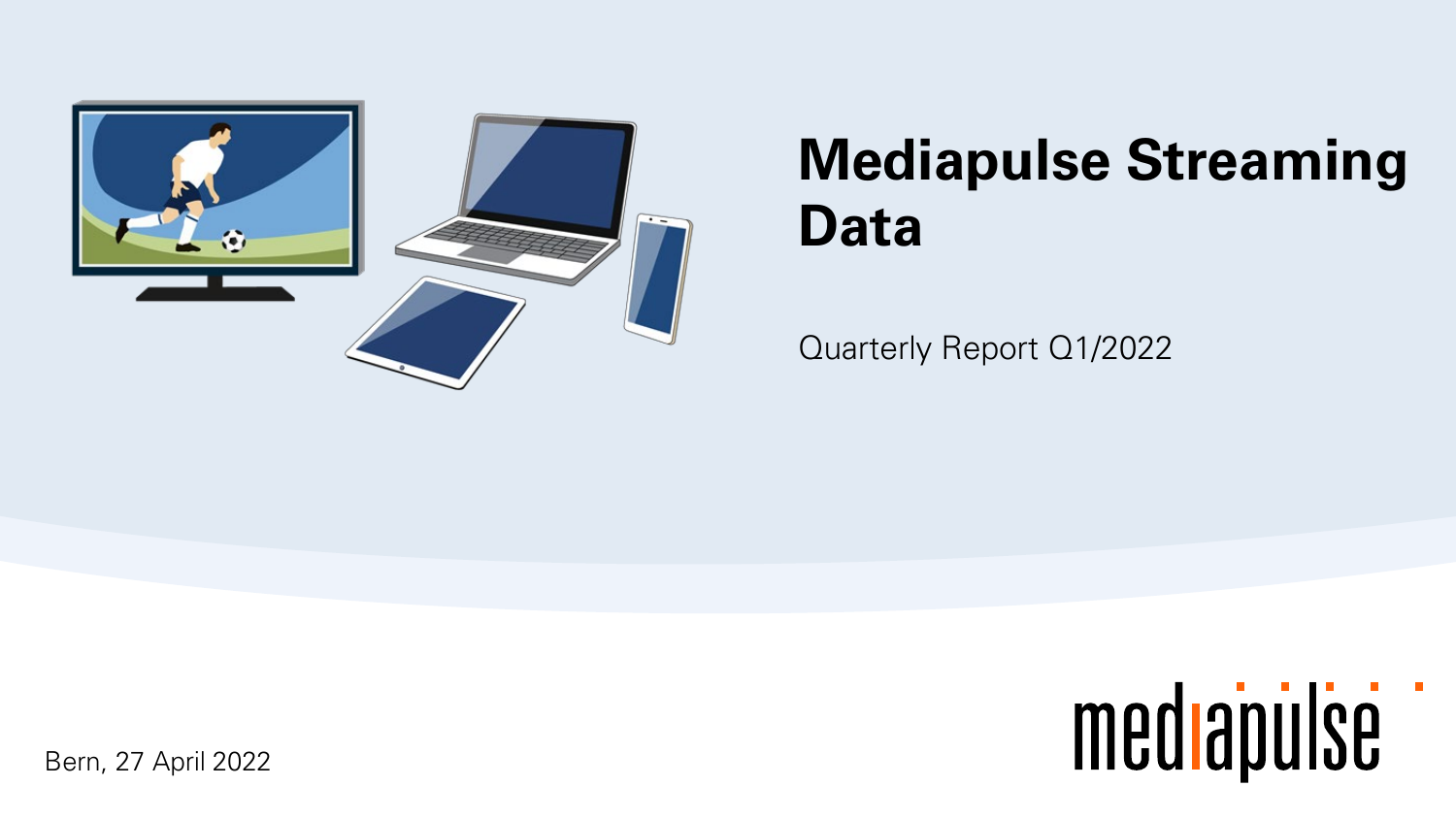#### **Mediapulse Streaming Data Factsheet**

- **Introduction**
- Overview of the designated broadcast categories
- Overview of the reported performance data



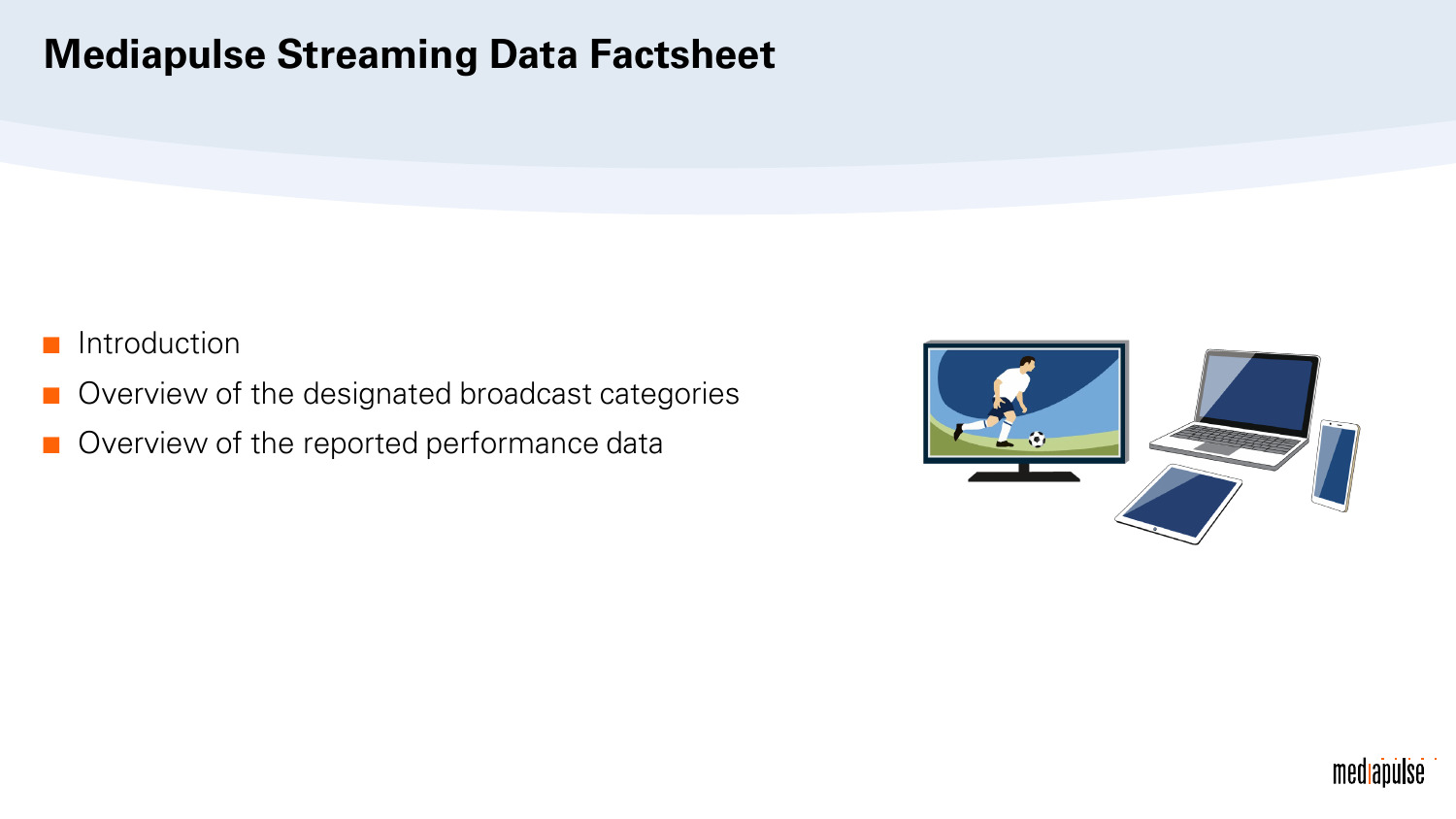### **Mediapulse Streaming Data**

#### Introduction

- **Context** 
	- Part of the ongoing general development of the TV research performed by Kantar Switzerland on behalf of Mediapulse
- Scope
	- Consumption of non-TV video offerings at home
- **Objectives** 
	- To quantify the distribution and consumption of relevant video and streaming platforms
	- o To compare this data with the corresponding key figures for TV consumption (breakdown by target group characteristics age, gender and end device)
- Method
	- See [First Quarterly Report "Mediapulse Streaming Data"](https://www.mediapulse.ch/wp-content/uploads/2021/07/210409_1_Quartalsbericht_Mediapulse_Streaming_Data.pdf)
	- See [Factsheet on the expansion of "Mediapulse TV Research"](https://www.mediapulse.ch/wp-content/uploads/2021/05/210518_01_Steckbrief_OTV_SD.pdf)
- **Publication** 
	- From Q1/2021 as a Quarterly Report and presentation of results
	- $\circ$  From Q1/2022 as a presentation of results

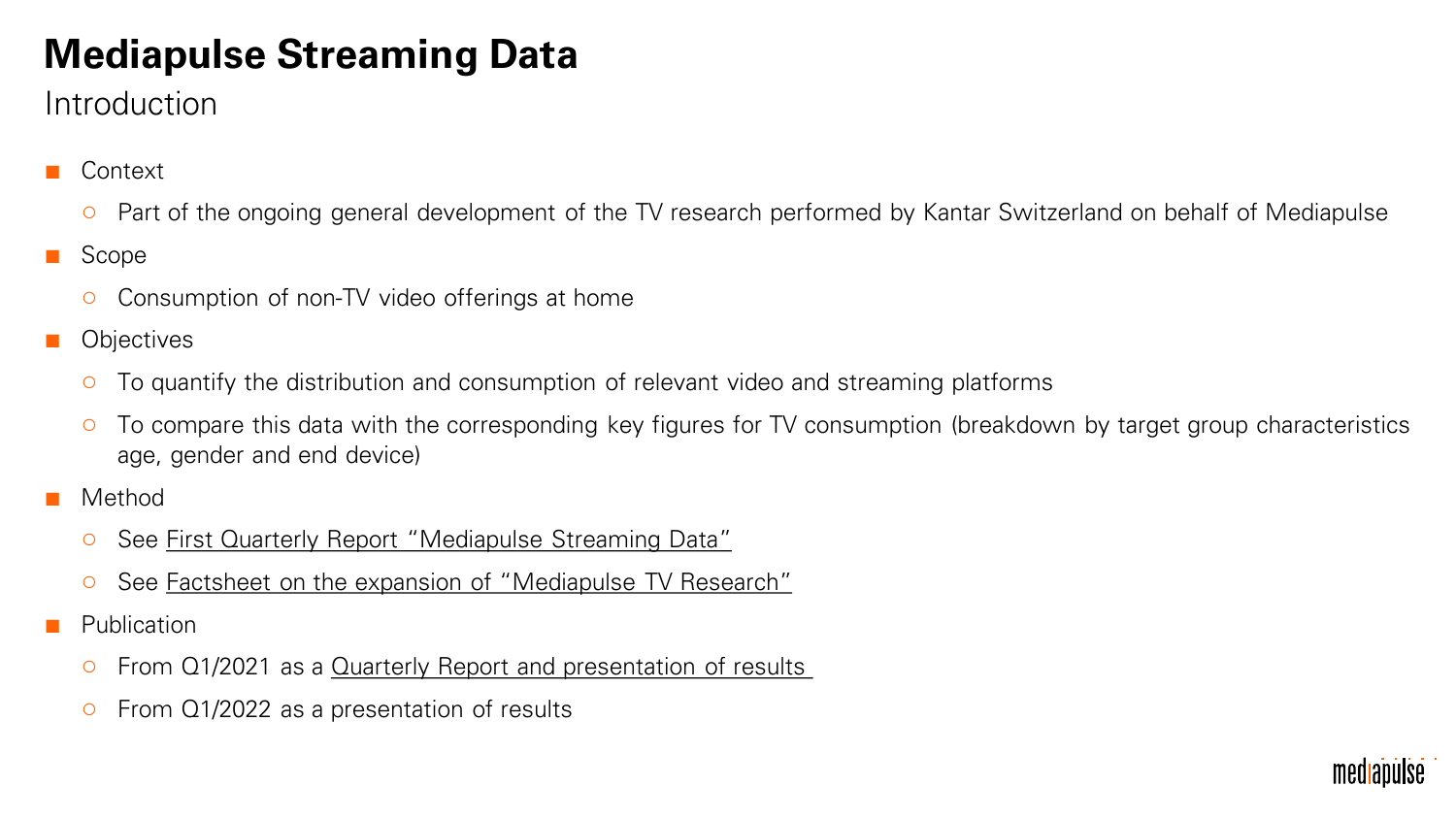#### **Overview of the designated broadcast categories** TV and Non-TV Offerings / Big Screen and Small Screen

| <b>Categories</b>      | <b>Description</b>                                                                                                                                                  | <b>Devices</b>                             | <b>Level</b> | <b>Period</b>                         |
|------------------------|---------------------------------------------------------------------------------------------------------------------------------------------------------------------|--------------------------------------------|--------------|---------------------------------------|
| <b>TV@Big Screen</b>   | Linear and time-shifted consumption of TV channels on<br>TV sets via IPTV, cable, satellite, OTT                                                                    | TV sets                                    | Offering     | 1 January 2021<br>$-31$ March<br>2022 |
| <b>TV@Small Screen</b> | Linear and time-shifted consumption of TV channels via<br>blue TV Air, UPC, Quickline, Teleboy, Wilmaa and Zattoo<br>on PC (desktop, laptop), tablet and smartphone | Small-screen<br>devices/<br>Mobile devices | Platform     | 1 May 2021 -<br>31 March 2022         |
| YouTube                |                                                                                                                                                                     |                                            |              |                                       |
| <b>Netflix</b>         |                                                                                                                                                                     |                                            |              | 1 January 2021                        |
| Disney+                | Consumption of the platforms on TV set, PC (desktop,<br>laptop), tablet and smartphone                                                                              | All<br><b>Screens</b>                      | Platform     | $-31$ March<br>2022                   |
| <b>Amazone Prime</b>   |                                                                                                                                                                     |                                            |              |                                       |
| <b>Apple TV+</b>       |                                                                                                                                                                     |                                            |              |                                       |

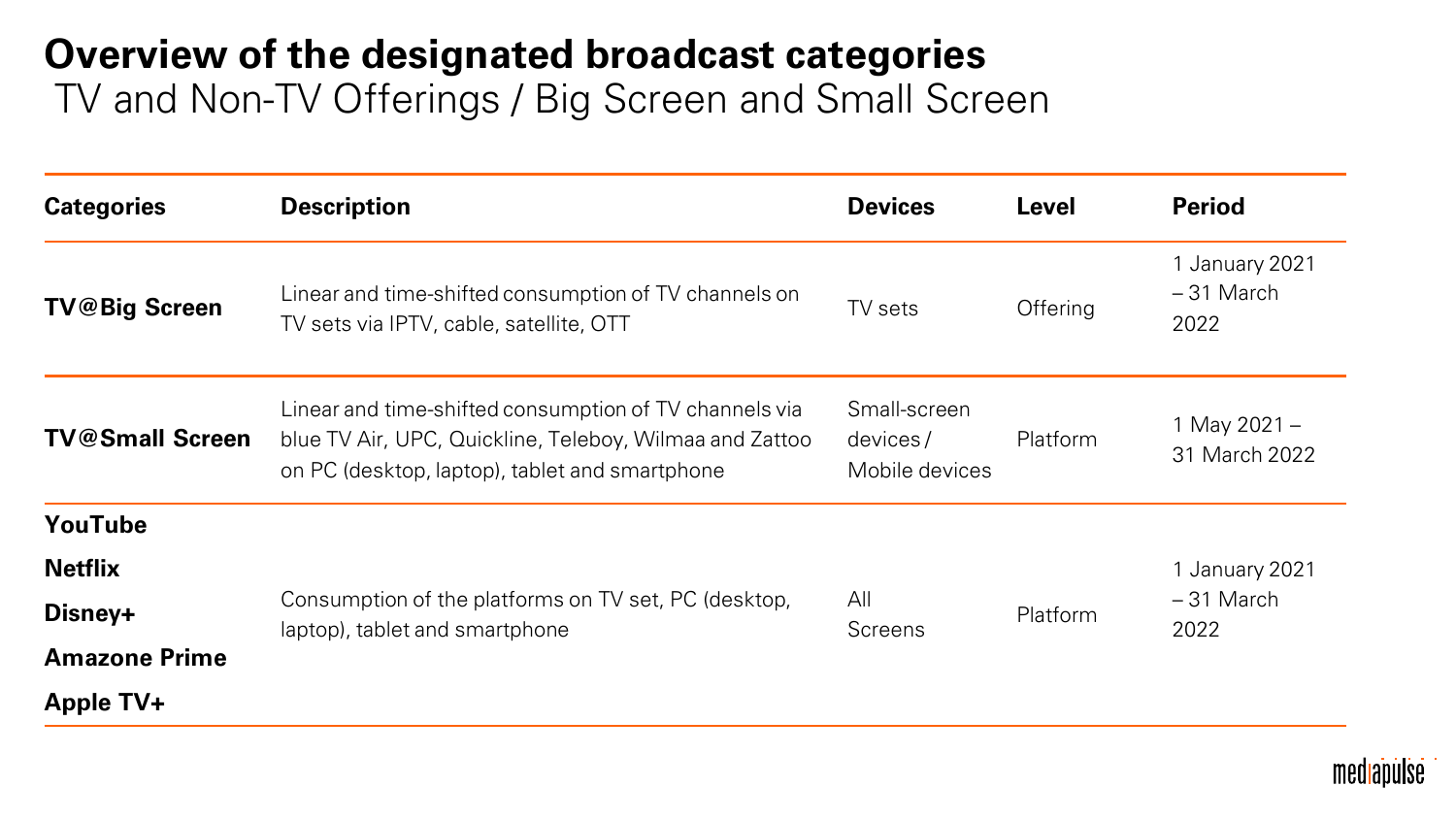### **Overview of the reported performance data**

User and consumption information

| Performance data          | <b>Description</b>                                                                                | Figures in     |
|---------------------------|---------------------------------------------------------------------------------------------------|----------------|
| Daily or Net Reach (NR)   | Percentage of people within a target group who have consumed an<br>offering at least once per day | Percent        |
| <b>Exposure time (ET)</b> | Average daily consumption time of all consumers of an offering on<br>that day                     | <b>Minutes</b> |
| Viewing time (VT)         | Average daily consumption time of all persons in the given universe                               | <b>Minutes</b> |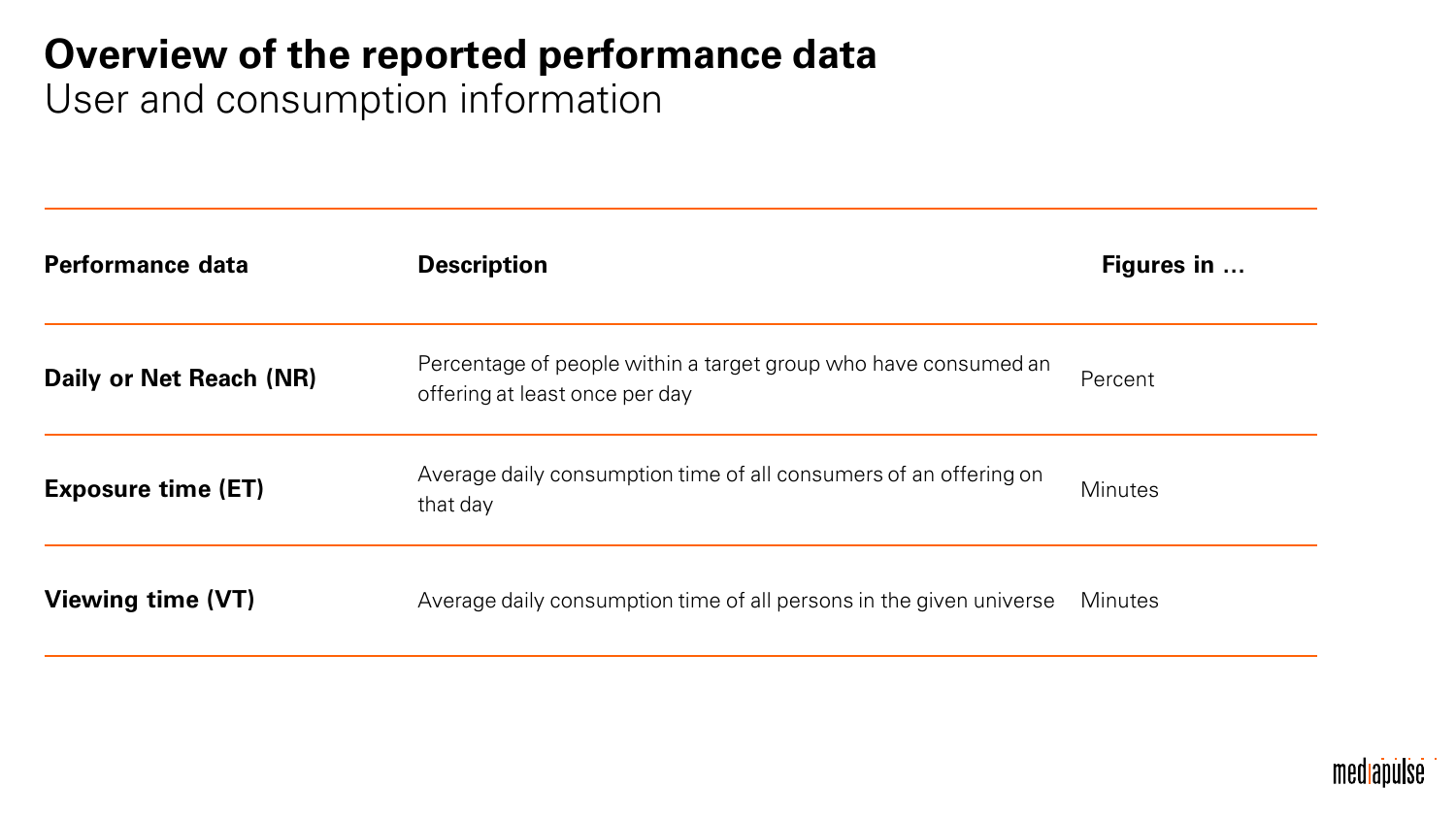#### **Results Mediapulse Streaming Data – First Quarter 2022**

- Daily reach  $Q1/22$  in percent
- Daily reach per quarter in percent
- Daily reach  $Q1/22$  by language region in percent
- Daily reach  $Q1/22$  by age/gender in percent
- Daily reach  $Q1/22$  by end device in percent
- Daily reach over the course of  $Q1/22$  in percent
- Daily exposure and viewing time  $Q1/22$  in minutes



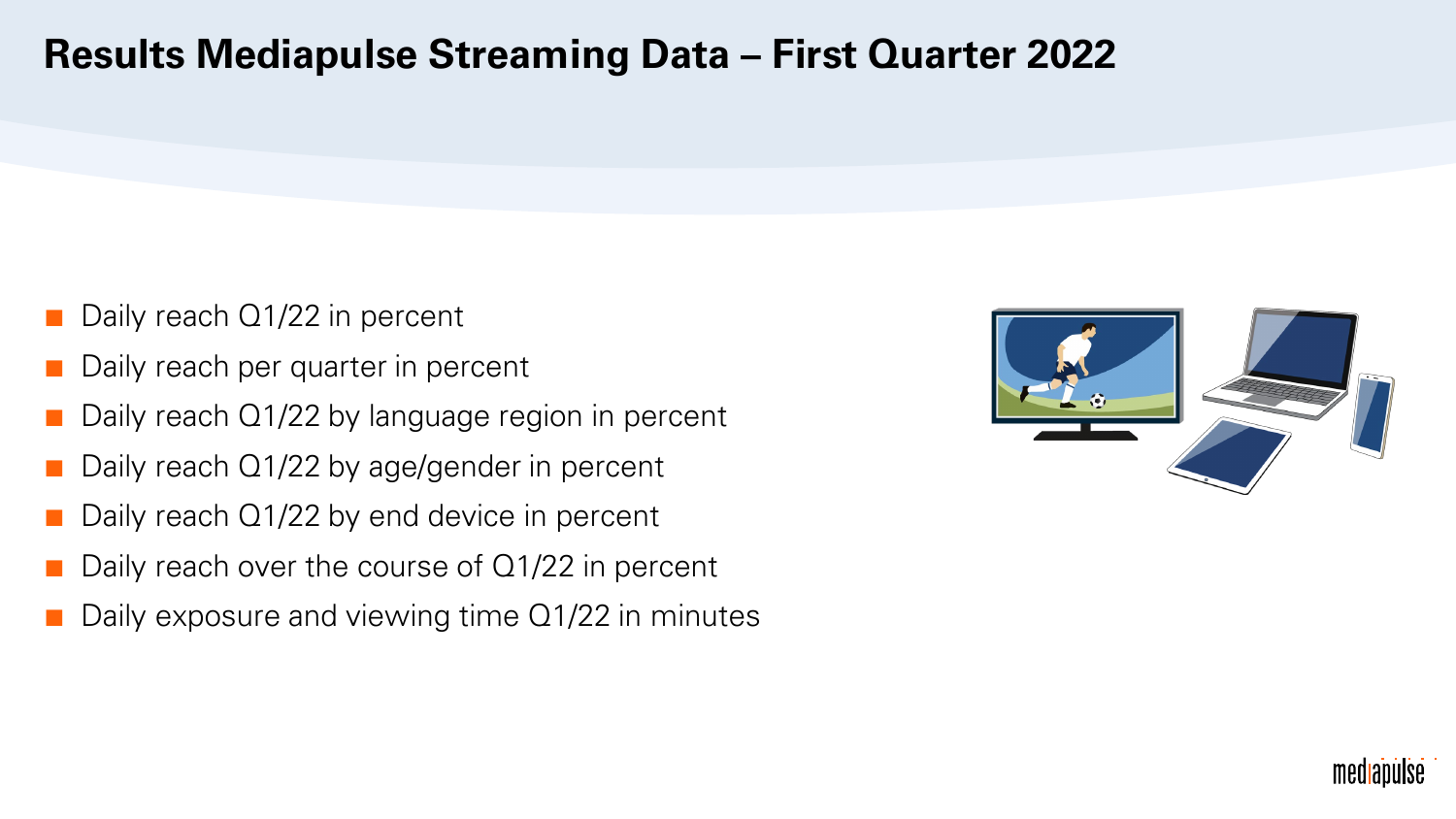# **Daily reach Q1/22 in percent**

#### Whole of Switzerland



\*MEDIAPULSE TV DATA, 1 JANUARY – 31 MARCH 2022, PERSONS AGED 3+ (WITH GUESTS), NR %, 24 HRS, MON–SUN, ALL TV PLATFORMS, LIVE + RECORDED VIEW, CONSUMPTION AT HOME, TV SET \*\*MEDIAPULSE STREAMING DATA, 1 JANUARY – 31 MARCH 2022, PERSONS AGED 3+, NR %, 24 HRS, MON–SUN, STREAMING PLATFORMS, CONSUMPTION AT HOME, ALL SCREENS \*\*\*MEDIAPULSE STREAMING DATA 1 JANUARY – 31 MARCH 2022, PERSONS AGED 3+, NR %, 24 HRS, MON–SUN, WEBTV PLATFORMS, CONSUMPTION AT HOME, SMALL SCREENS

mediapulse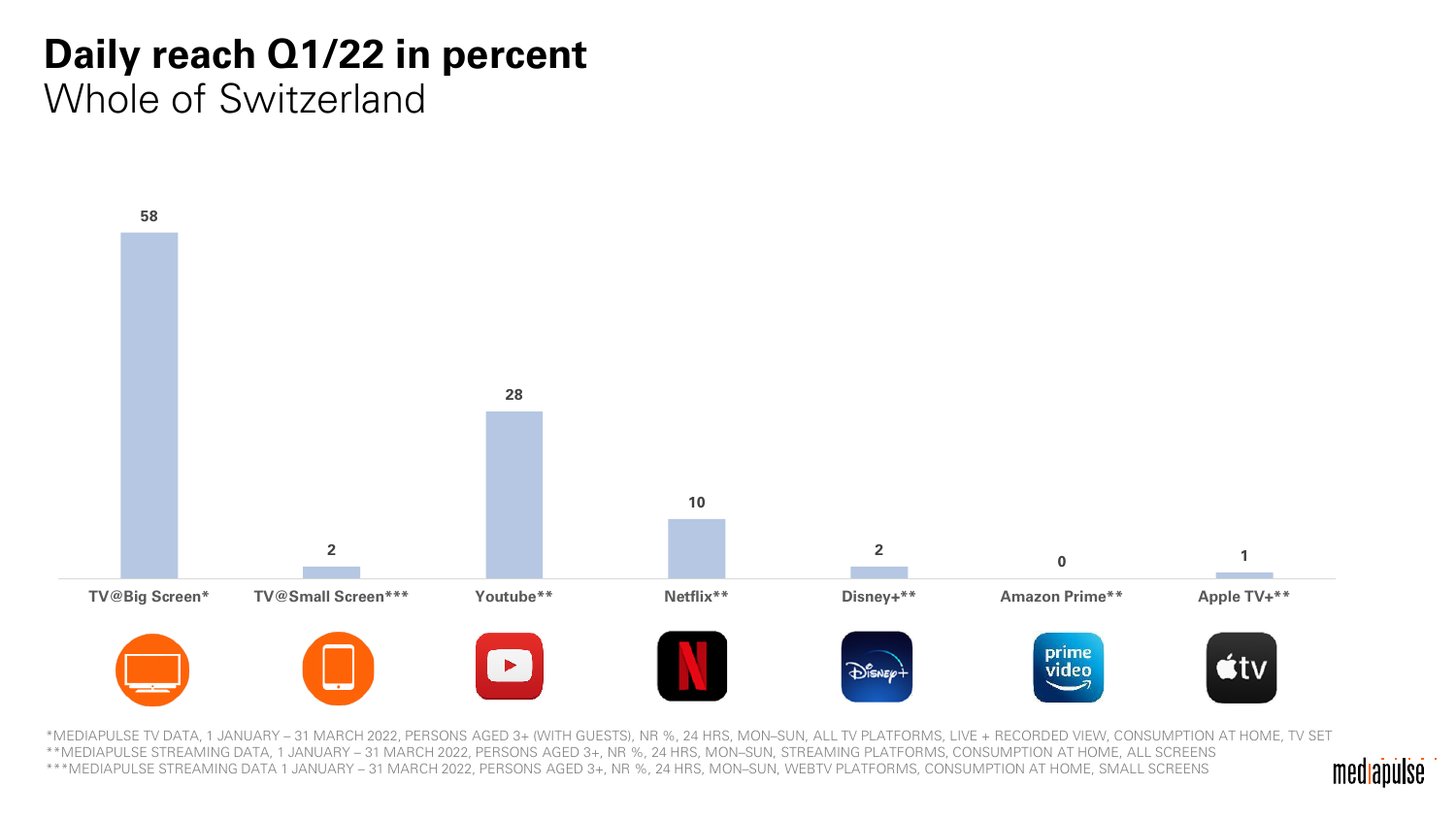#### **Daily reach per quarter in percent** Whole of Switzerland



\*MEDIAPULSE TV DATA, 1 JANUARY 2021 – 31 MARCH 2022, PERSONS AGED 3+ (WITH GUESTS), NR %, 24 HRS, MON–SUN, ALL TV PLATFORMS, LIVE + RECORDED VIEW, CONSUMPTION AT HOME, TV SET

\*\*MEDIAPULSE STREAMING DATA, 1 JANUARY 2021 – 31 MARCH 2022, PERSONS AGED 3+, NR %, 24 HRS, MON–SUN, STREAMING PLATFORMS, CONSUMPTION AT HOME, ALL SCREENS \*\*\*MEDIAPULSE STREAMING DATA 1 MAY 2021 – 31 MARCH 2022, PERSONS AGED 3+, NR %, 24 HRS, MON–SUN, WEBTV PLATFORMS, CONSUMPTION AT HOME, SMALL SCREENS

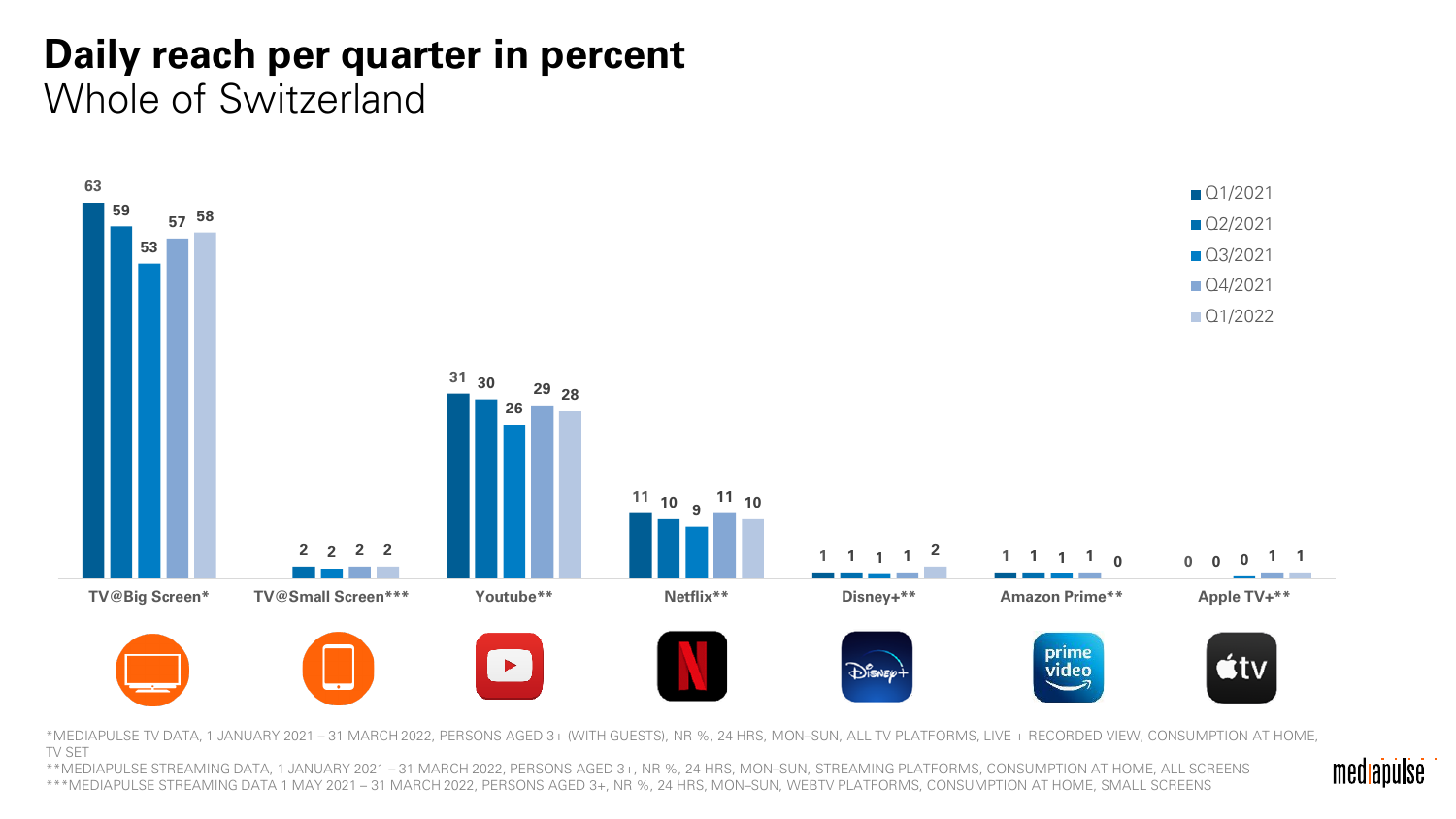## **Daily reach Q1/22 by language region in percent**

Whole of Switzerland and language regions

|                                       | <b>TV@Big Screen*</b> | <b>TV@Small Screen***</b> | YouTube ** | Netflix** |
|---------------------------------------|-----------------------|---------------------------|------------|-----------|
| <b>Deutschschweiz</b>                 | 59                    | 2                         | 28         | 9         |
| <b>Suisse romande</b>                 | 56                    | 2                         | 29         | 11        |
| Svizzera italiana                     | 68                    | 3                         | 32         | 13        |
| <b>Whole of</b><br><b>Switzerland</b> | 58                    | $\mathbf{2}$              | 28         | 10        |
|                                       |                       | $\overline{\phantom{a}}$  | $\bullet$  |           |

\*MEDIAPULSE TV DATA, 1 JANUARY – 31 MARCH 2022, PERSONS AGED 3+ (WITH GUESTS), NR %, 24 HRS, MON–SUN, ALL TV PLATFORMS, LIVE + RECORDED VIEW, CONSUMPTION AT HOME, TV SET \*\*MEDIAPULSE STREAMING DATA, 1 JANUARY – 31 MARCH 2022, PERSONS AGED 3+, NR %, 24 HRS, MON–SUN, STREAMING PLATFORMS, CONSUMPTION AT HOME, ALL SCREENS \*\*\*MEDIAPULSE STREAMING DATA 1 JANUARY – 31 MARCH 2022, PERSONS AGED 3+, NR %, 24 HRS, MON–SUN, WEBTV PLATFORMS, CONSUMPTION AT HOME, SMALL SCREENS

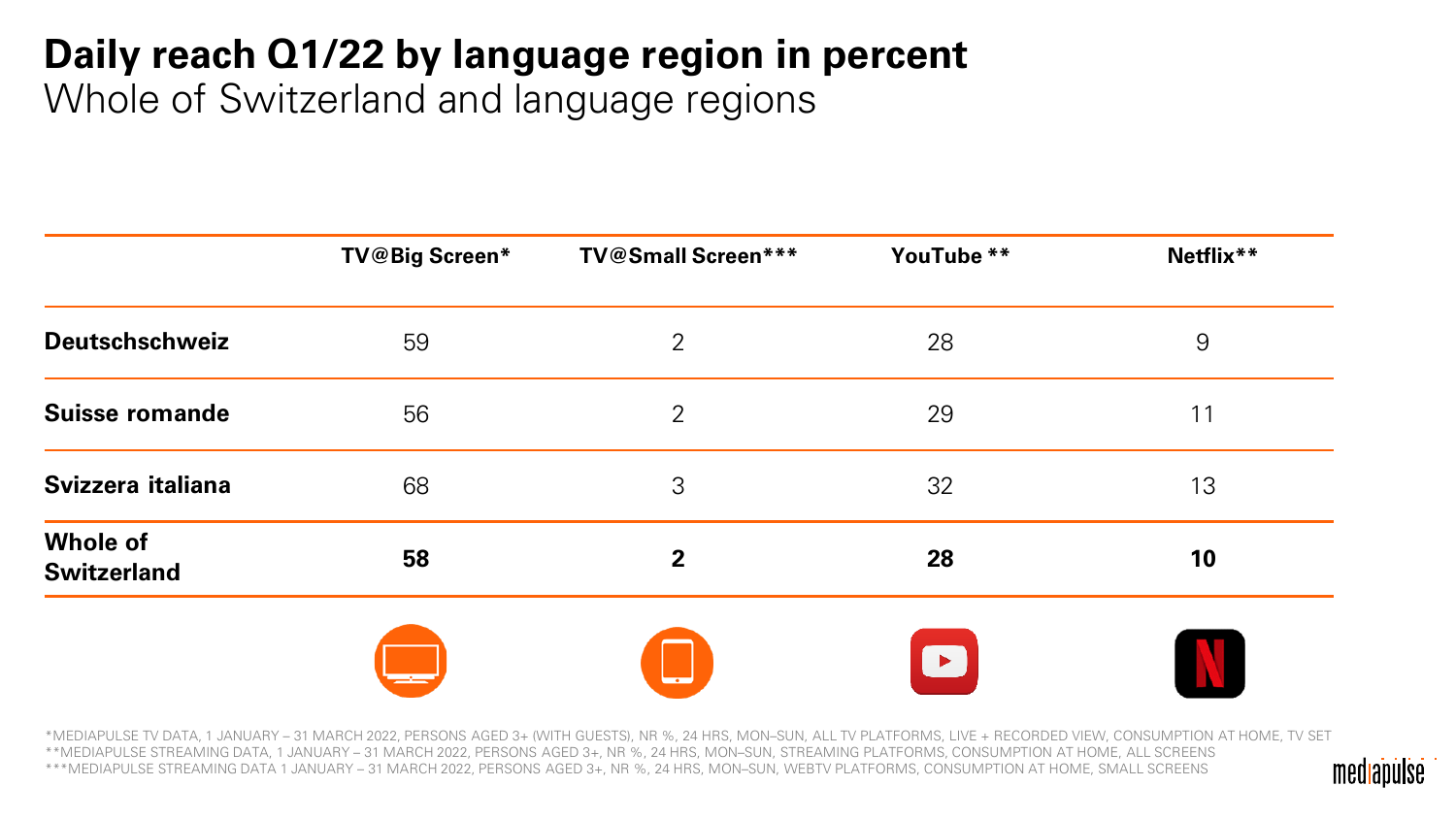#### **Daily reach Q1/22 by age/gender in percent**  Whole of Switzerland

|               |               | <b>TV@Big Screen*</b> | YouTube**             | Netflix** |
|---------------|---------------|-----------------------|-----------------------|-----------|
| Age groups    | 3-14 years    | 36                    | 23                    | 11        |
|               | $15-29$ years | 24                    | 32                    | 16        |
|               | 30-39 years   | 52                    | 34                    | 13        |
|               | 40-49 years   | 62                    | 36                    | 13        |
|               | 50-59 years   | 74                    | 28                    | 8         |
|               | 60+ years     | 84                    | 22                    | 3         |
| <b>Gender</b> | <b>Female</b> | 60                    | 28                    | 11        |
|               | <b>Male</b>   | 57                    | 29                    | 9         |
|               |               |                       | $\blacktriangleright$ |           |

\*MEDIAPULSE TV DATA, 1 JANUARY – 31 MARCH 2022, PERSONS AGED 3+ (WITH GUESTS), NR %, 24 HRS, MON–SUN, ALL TV PLATFORMS, LIVE + RECORDED VIEW, CONSUMPTION AT HOME, TV SET

\*\*MEDIAPULSE STREAMING DATA, 1 JANUARY – 31 MARCH 2022, PERSONS AGED 3+, NR %, 24 HRS, MON–SUN, STREAMING PLATFORMS, CONSUMPTION AT HOME, ALL SCREENS

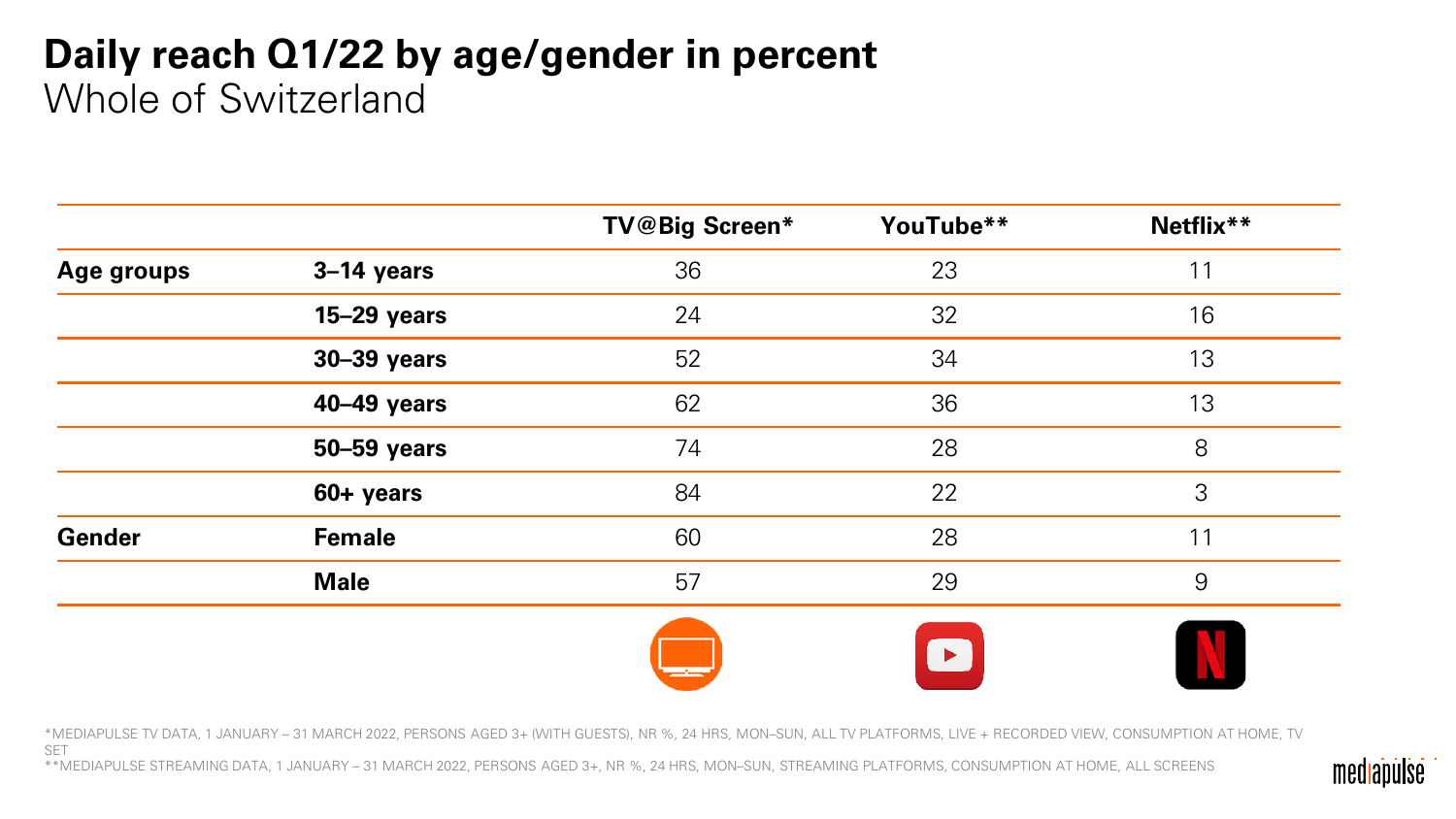#### **Daily reach Q1/22 by end device in percent**  Whole of Switzerland

|               |                    | YouTube*  | Netflix*        | <b>TV</b>                            |
|---------------|--------------------|-----------|-----------------|--------------------------------------|
| <b>Device</b> | <b>TV Set</b>      | 3         | $6\phantom{1}6$ | 58 **                                |
|               | <b>Smartphone</b>  | 18        | $\overline{2}$  | $1 * * * *$                          |
|               | <b>PC / Tablet</b> | 12        | 3               | $***$<br>$\overline{ }$              |
|               |                    | $\bullet$ | $\Lambda$       | $\equiv$<br>$\overline{\phantom{a}}$ |

\* MEDIAPULSE STREAMING DATA, 1 JANUARY – 31 MARCH 2022, PERSONS AGED 3+, NR %, 24 HRS, MON–SUN, STREAMING PLATFORMS, CONSUMPTION AT HOME, ALL SCREENS \*\* MEDIAPULSE TV DATA, 1 JANUARY – 31 MARCH 2022, PERSONS AGED 3+ (WITH GUESTS), NR %, 24 HRS, MON–SUN, ALL TV PLATFORMS, LIVE + RECORDED VIEW, CONSUMPTION AT HOME, TV SET \*\*\* MEDIAPULSE STREAMING DATA 1 JANUARY – 31 MARCH 2022, PERSONS AGED 3+, NR %, 24 HRS, MON–SUN, WEBTV PLATFORMS, CONSUMPTION AT HOME, SMALL SCREENS

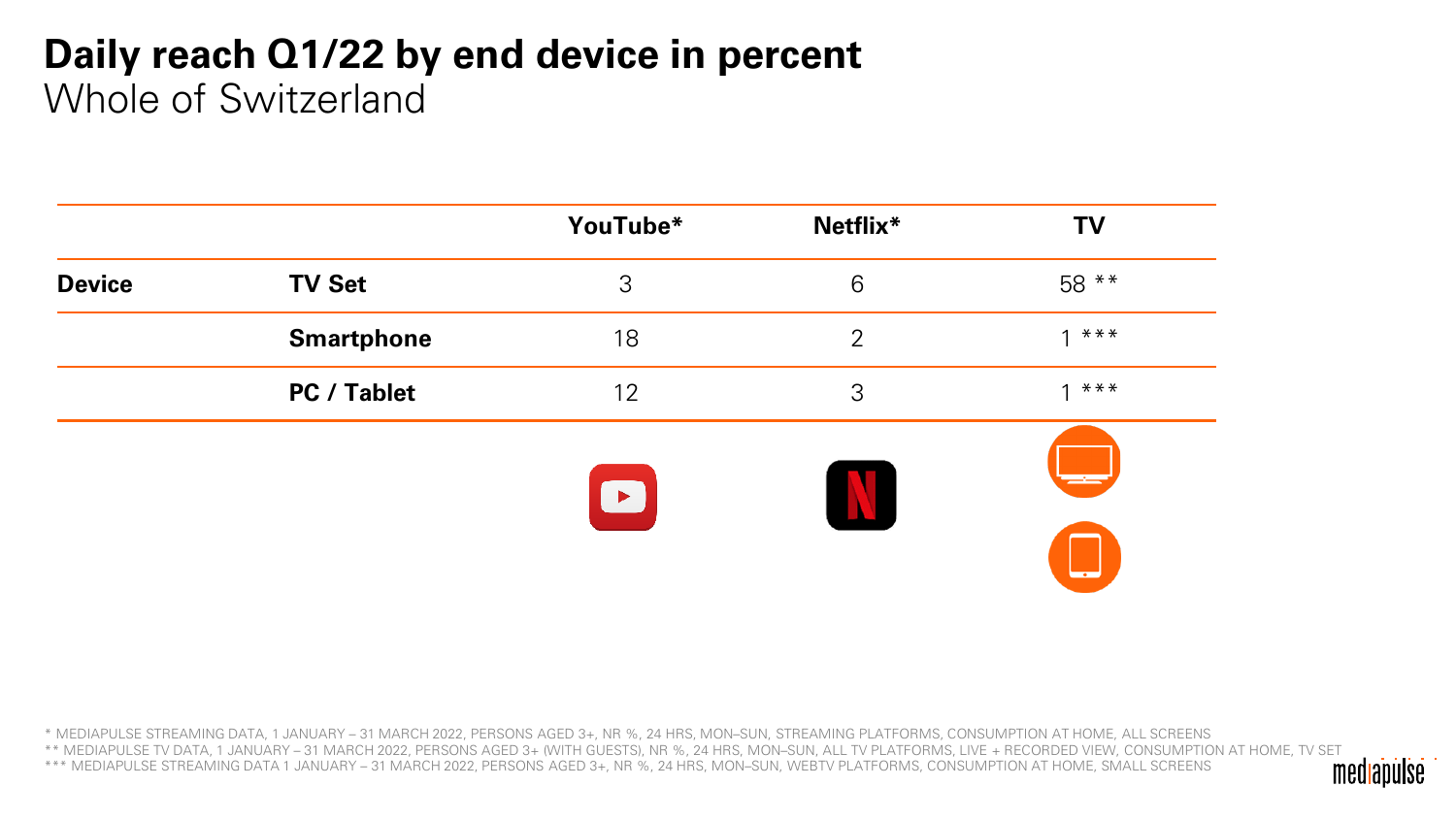#### **Daily reach over the course of Q1/22 in percent** Whole of Switzerland



\*MEDIAPULSE TV DATA, 1 JANUARY – 31 MARCH 2022, PERSONS AGED 3+ (WITH GUESTS), NR %, 24 HRS, MON–SUN, ALL TV PLATFORMS, LIVE + RECORDED VIEW, CONSUMPTION AT HOME, TV SET \*\*MEDIAPULSE STREAMING DATA, 1 JANUARY – 31 MARCH 2022, PERSONS AGED 3+, NR %, 24 HRS, MON–SUN, STREAMING PLATFORMS, CONSUMPTION AT HOME, ALL SCREENS \*\*\*MEDIAPULSE STREAMING DATA 1 JANUARY – 31 MARCH 2022, PERSONS AGED 3+, NR %, 24 HRS, MON–SUN, WEBTV PLATFORMS, CONSUMPTION AT HOME, SMALL SCREENS